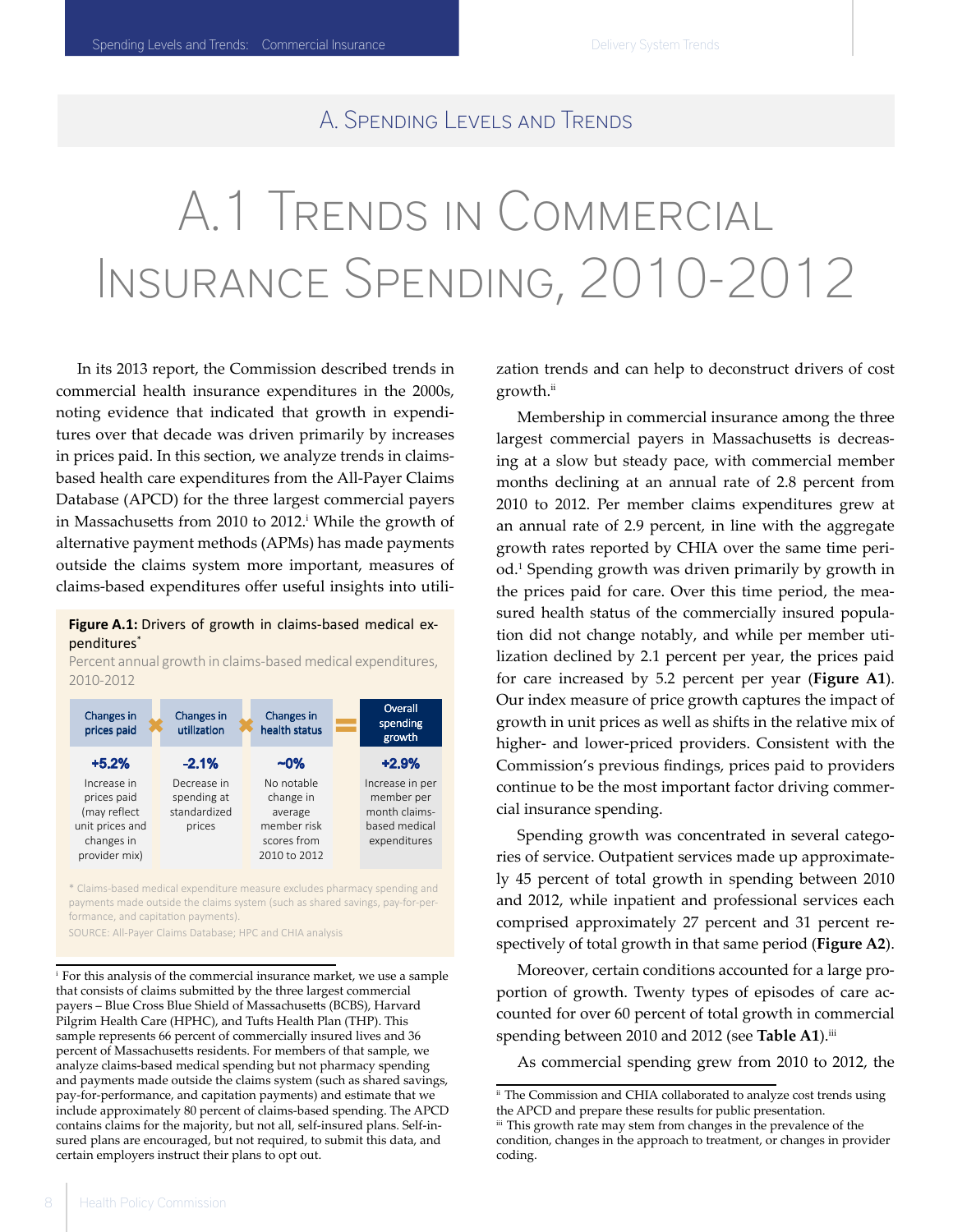proportion of costs contributed by consumers out-of-pocket increased. Previous reports have described the growth in high-deductible health plans and other commercial insurance products with increased cost-sharing levels.<sup>1,2,3</sup> Claims data demonstrate this trend has had an impact in recent years. The proportion of members with higher levels of cost

#### by category of service\* **Figure A.2:** Growth in claims-based medical expenditures

Percent annual growth rate and percent of total growth in claims-based medical expenditures, 2010-2012



#### claims-based medical expenditures **Figure A.3:** Member cost sharing, 2010 - 2012 Out-of-pocket spending on cost sharing† as percent of total



#### **Figure A.4:** Members with cost sharing above \$500, 2010- 2012

 $$1000$ , and \$2000 thresholds<sup>†</sup> Percent of total members with cost sharing above \$500,



with laboratory and imaging.<br>
with laboratory and imaging. \* For detailed definitions of categories of service, see CHIA and HPC publication, "Massachusetts Commercial Medical Care Spending: Findings from the All-Payer Claims Database." Lab/x-ray category includes professional services associated

† Out-of-pocket spending includes cost-sharing (co-payments, co-insurance, and deductibles) for medical services covered by commercial insurance. Pharmacy spending and services paid for outside of the insurance claims system are not included.

SOURCE: All-Payer Claims Database; HPC and CHIA analysis

sharing has increased over time, as have out-of-pocket expenditures as a percentage of claims-based medical expenditures (**Figures A3 and A4**).<sup>iv</sup> Insurance plans with higher levels of cost sharing may increase incentives for consumers to make value-based decisions in their use of care and their choice of providers, but they may also increase financial barriers to accessing high-value care.4 The Commission is interested in monitoring these changes in insurance product design and examining their effects on consumers' decision-making and on access to care.

#### **Table A.1:** Top 20 episodes by contribution to growth in commercial spending from 2010-2012

Percent annual growth rate and percent of total growth in claims-based medical expenditures by ETG, 2010-2012

|                                                     | PMPM,<br>2010 | PMPM,<br>2012 | $CAGR^*$ | $%$ of<br>total<br>growth |  |  |
|-----------------------------------------------------|---------------|---------------|----------|---------------------------|--|--|
| Top 20 episodes by contribution to growth           |               |               |          |                           |  |  |
| Localized joint degeneration                        | \$18.23       | \$20.09       | 5%       | 9%                        |  |  |
| Routine exam                                        | \$11.07       | \$12.51       | 6%       | 7%                        |  |  |
| Pregnancy, with delivery                            | \$14.20       | \$15.29       | 4%       | 6%                        |  |  |
| Autism & child psychoses                            | \$0.48        | \$1.18        | 57%      | 4%                        |  |  |
| Depression                                          | \$7.31        | \$8.00        | 5%       | 4%                        |  |  |
| Routine inoculation                                 | \$1.15        | \$1.83        | 27%      | 4%                        |  |  |
| Non-malignant neoplasm of<br>intestines & abdomen   | \$3.37        | \$3.98        | 9%       | 3%                        |  |  |
| Septicemia                                          | \$1.63        | \$2.21        | 17%      | 3%                        |  |  |
| Opioid or barbiturate<br>dependence                 | \$0.63        | \$1.15        | 35%      | 3%                        |  |  |
| Anxiety disorder or phobias                         | \$1.49        | \$1.89        | 13%      | 2%                        |  |  |
| Major malignant neoplasm<br>of skin                 | \$2.03        | \$2.42        | 9%       | 2%                        |  |  |
| Joint derangement                                   | \$5.29        | \$5.68        | 4%       | 2%                        |  |  |
| Other neonatal disorders,<br>perinatal origin       | \$5.01        | \$5.39        | 4%       | 2%                        |  |  |
| Other metabolic disorders                           | \$1.59        | \$1.95        | 11%      | 2%                        |  |  |
| Inflammatory bowel disease                          | \$2.73        | \$3.09        | 6%       | 2%                        |  |  |
| Multiple myeloma                                    | \$0.79        | \$1.15        | 20%      | 2%                        |  |  |
| Leukemia                                            | \$2.72        | \$3.05        | 6%       | 2%                        |  |  |
| Other neuropsychological or<br>behavioral disorders | \$2.59        | \$2.92        | 6%       | 2%                        |  |  |
| Other drug dependence                               | \$0.92        | \$1.24        | 16%      | 2%                        |  |  |
| Non-routine inoculation                             | \$0.51        | \$0.81        | 26%      | 1%                        |  |  |
| Subtotal for top 20 episodes                        | \$83.73       | \$95.81       | 7%       | 61%                       |  |  |
| Total                                               | \$329.96      | \$349.62      | 2.9%     | 100%                      |  |  |

\*Compound annual growth rate

Source: All-Payer Claims Database; HPC and CHIA analysis

iv  Our analysis of out-of-pocket spending is based on cost-sharing for services covered by insurance benefits, including co-payments, co-insurance, and deductibles. Payments by consumers for self-pay services not covered by insurance benefits are not included in these figures.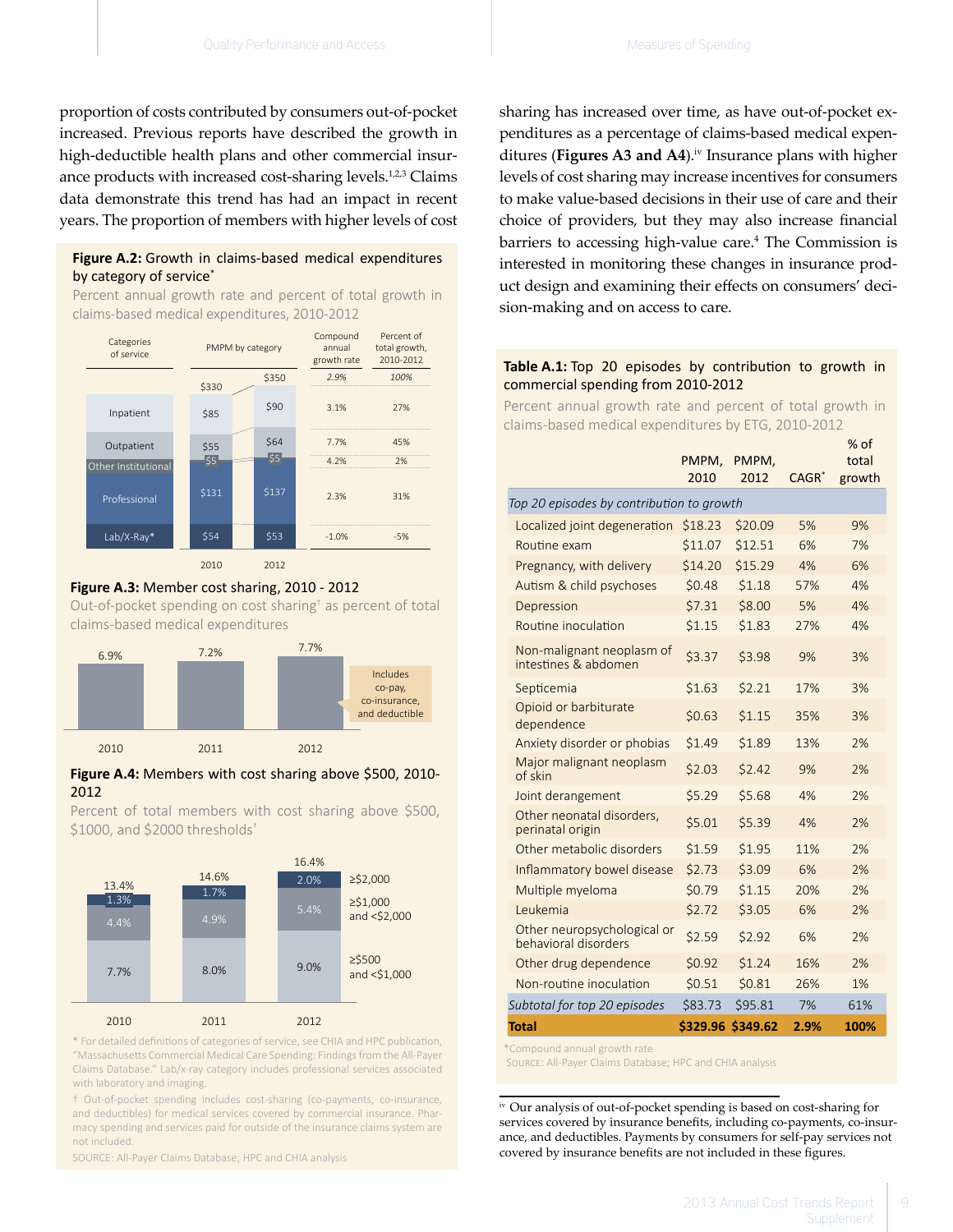### A.2 MassHealth Spending Levels

#### **Introduction**

MassHealth is Massachusetts' Medicaid and State Children's Health Insurance Program (SCHIP). A state-administered health care coverage program funded jointly by the state and federal governments, it provides health insurance coverage for many of Massachusetts' low- and medium-income residents, as well as many people with disabilities and complex, long-term needs. MassHealth covers more than 20 percent of Massachusetts residents, including more than half of children of low-income families, more than half of people with disabilities, and twothirds of residents of nursing facilities.

In the Commission's 2013 report, we identified that MassHealth had higher levels of spending per enrollee than the national average for Medicaid programs, ranking as the 5th highest state in this measure.<sup>3,5</sup> National comparisons for Medicaid programs should be interpreted cautiously, as programs differ greatly from state to state and have heterogeneous populations of beneficiaries within each state. In this section, we provide more context for understanding the higher spending levels.

#### **Spending levels**

MassHealth's higher spending per enrollee is particularly important to examine by eligibility group, because the needs of each group differ considerably. The concentration of MassHealth spending within particular populations has been well-documented. In FY2010, aged and blind/disabled enrollees constituted less than one-fourth of enrollees for each of the U.S. and Massachusetts, but 66 percent of national Medicaid spending and 79 percent of MassHealth spending.<sup>6</sup>

In 2010, Massachusetts' Medicaid spending per beneficiary was 31 percent higher than the national average.<sup>v</sup> Of

this difference, nine percentage points are explained by the enrollee composition of MassHealth, which has a higher proportion of aged and of blind/disabled enrollees than the national average. The remaining 22 percentage points are attributable to differences in spending per enrollee within each eligibility group (**Figure A5**). Differences in spending per enrollee could be due to a number of factors, such as the comprehensiveness of benefits, accessibility of services, service utilization, and rates of provider payment. Differences between states in the quality of care or health outcomes for Medicaid populations are not assessed here.



#### U.S. spending per enrollee, 2010 **Figure A.5:** Percent difference between Massachusetts and

SOURCE: Centers for Medicare & Medicaid Services; HPC analysis

of 21 percent obtained from the National Health Expenditure Accounts, is not directly comparable to the figure presented here, a 2010 estimate of 31 percent calculated based on CMS's Medicaid Statistical Information System (MSIS). The latter figure was calculated relative to enrollees who were enrolled at any point during the year, while the former figure used average enrollment over the 12 months. Notably, the 2010 estimate may overstate the spending difference if MassHealth has a lower rate of turnover than the national average. 2010 MSIS data does not include all data for all MassHealth covered populations.

v   The figure discussed in the Commission's 2013 report, a 2009 estimate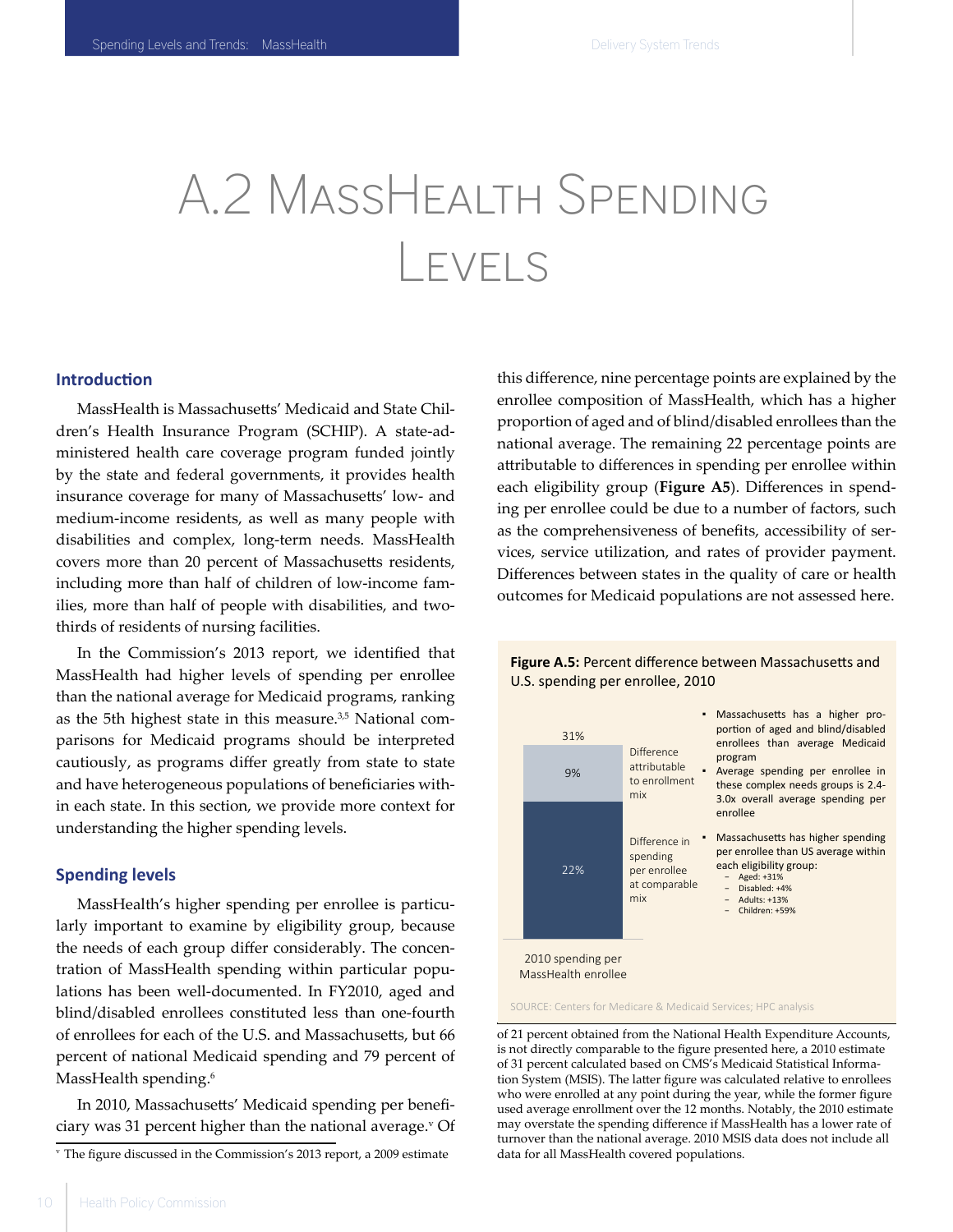Nationally and within Massachusetts, spending per enrollee for children and for non-disabled adults in 2010 was substantially lower than spending for the elderly and disabled. Within each of these segments, compared to national averages, MassHealth had higher spending per enrollee, with the largest differences for the aged and child populations (see **Figure A6**).

Within the aged and children eligibility groups, differences in spending are not driven primarily by a different mix of ages within each eligibility group, but by higher spend-



#### **Table A.2:** Breakdown of aged and children eligibility groups by age segment

Percent of enrollees and average dollars spent per enrollee by age segment, FY 2010

|           | Percent of<br>enrollees |           | Spend per enrollee |           |                   |
|-----------|-------------------------|-----------|--------------------|-----------|-------------------|
|           | U.S.                    | <b>MA</b> | U.S.               | <b>MA</b> | <b>Difference</b> |
| Aged      |                         |           |                    |           |                   |
| $65 - 74$ | 39%                     | 42%       | \$9,549            | \$12,216  | 28%               |
| $75 - 84$ | 35%                     | 32%       | \$14,634           | \$19,457  | 33%               |
| $85+$     | 26%                     | 26%       | \$24,676           | \$33,526  | 36%               |
| Children  |                         |           |                    |           |                   |
| Under 1   | 6%                      | 7%        | \$3,935            | \$4,630   | 18%               |
| $1 - 5$   | 35%                     | 33%       | \$2,002            | \$3,260   | 63%               |
| $6 - 12$  | 35%                     | 33%       | \$1,723            | \$3,137   | 82%               |
| $13 - 14$ | 8%                      | 9%        | \$2,072            | \$3,326   | 61%               |
| $15 - 18$ | 16%                     | 18%       | \$2,507            | \$3,678   | 47%               |

Source: Medicaid Statistical Information System; HPC analysis

#### **Figure A.7:** Breakdown of difference between Massachusetts and U.S. spending per aged enrollee

Dollars per enrollee, FFY2010



ing levels at each age segment. Aged enrollees in Mass-Health are younger, overall, than aged Medicaid enrollees nationally (**Table A2**).

**EXECUTE:** CHE MA COURCE Higher spending on children may reflect several Massachusetts rulings and policies over the last years intended to ensure a robust continuum of care.<sup>vi</sup> While MassHealth spends significantly more per child enrollee than the nation as a whole, the impact of the proportionally higher spending on children contributes relatively little to overall spending differences, because the overall spending levels for children are low.

> The aged segment of the MassHealth population is of particular interest because spending per enrollee is \$4,812, or 31 percent, higher than the national average. This difference is concentrated in two categories of service -- institutional long-term care and home health care -- which together account for nearly three-fourths of Massachusetts' higher spending on aged enrollees. Institutional long-term care alone explains more than half of the higher spending level for this category of enrollees (**Figure A7**).

> Given these findings, we focus our initial exploration of opportunities to improve care quality and efficiency on the long-term care spending segment, described next.

vi  The 2006 ruling in Rosie D. v. Patrick compelled MassHealth to redesign its approach to providing mental health care to children in Massachusetts, leading to the creation of the Children's Behavioral Health Initiative (CBHI). Through CBHI, MassHealth requires primary care providers to offer improved and more standardized mental health screening procedures and assessments at all well-child visits, and puts an emphasis on providing home-based mental health services for children in order to enable them to receive mental health treatment and support in their homes and communities. In addition, a 2005 ruling related to dental care led to greater spending on oral health care for children.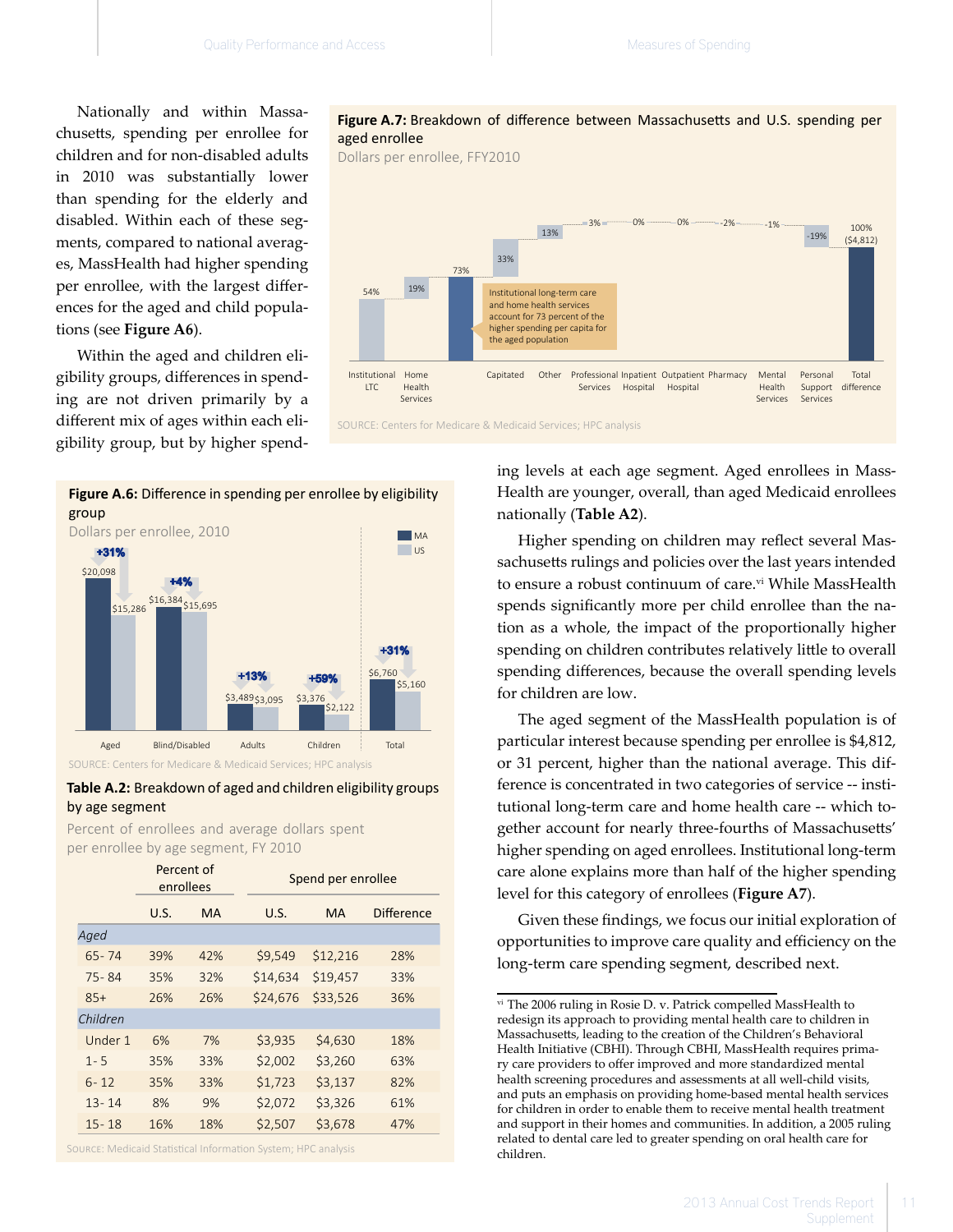# A.3 Long-Term Care and Home Health

In its 2013 report, the Commission noted that Massachusetts spent \$771, or 72 percent, more per resident than the U.S. average on long-term care and home health in 2009 (Figure A8).<sup>vii</sup> Here, we analyze drivers of higher expenditure levels and potential areas for improved efficiency, focusing primarily on care provided in nursing facilities and by home health agencies. In this section, we refer to nursing facilities to describe both include both skilled nursing facilities providing short-term post-acute care and nursing homes providing long-term supports and services, as 98 percent of nursing facility beds in Massachusetts are dually certified for both of these purposes.<sup>7</sup>

#### **Figure A.8:** Total spending per capita on long-term care and home health

Dollars per capita, 2009



SOURCE: Centers for Medicare & Medicaid Services; HPC analysis SOURCE: Centers for Medicare & Medicaid Services; HPC analysis

#### **Drivers of higher expenditures**

Drivers of Massachusetts' higher level of spending on long-term care include significant differences in demographics and input costs, but there are also large utilization differences not accounted for by demographics. For nursing facilities, Massachusetts spent 74 percent more per capita than the national average in 2009. The state's older age profile explains 13 percentage points of this difference and its higher prices paid to nursing facilities (driven by wage levels) explain 23 percentage points of the difference. These two factors account for less than half of the 74 percentage points of higher spending on nursing facilities, suggesting a large utilization difference that is not driven by demographics. Similarly, for home health services, demographics and prices paid account for less than half of the higher levels of spending in Massachusetts relative to the national average.viii

Both nursing facilities and home health care agencies provide two types of care: post-acute care and long-term services and supports (LTSS). Post-acute care is delivered to support recovery after an acute hospitalization, while LTSS care supports those with significant cognitive or physical impairment in their activities of daily living (ADLs).<sup>ix</sup> Massachusetts' higher use of nursing facilities and home health care agencies spans both post-acute care and LTSS uses. This is evident in higher spending both for Medicare, which pays for post-acute care services but not LTSS, and for MassHealth, which is the primary payer for LTSS (**Figures A9 and A10**). (Like Medicare, commercial payers typically pay for post-acute care, but not LTSS. As a result, most LTSS services provided for populations not covered by MassHealth are paid out-of-pocket. Long-term care insurance covers those long-term care needs, but has

<sup>&</sup>lt;sup>vii</sup> For the purposes of this report, long-term care is defined through the National Health Expenditure Accounts (NHE) components of nursing home; home health; and other health, residential, and personal care. This definition excludes post-acute care provided within rehabilitation hospitals, which are captured in the hospital component of NHE estimates.

viii  Additional detail on the contribution of demographics and price levels to spending differences are provided in a technical appendix. ix Post-acute care is provided not only by nursing facilities and home health agencies, but also by long-term acute care hospitals and inpatient rehabilitation facilities. In this section, we focus on post-acute care delivered by nursing facilities and home health agencies.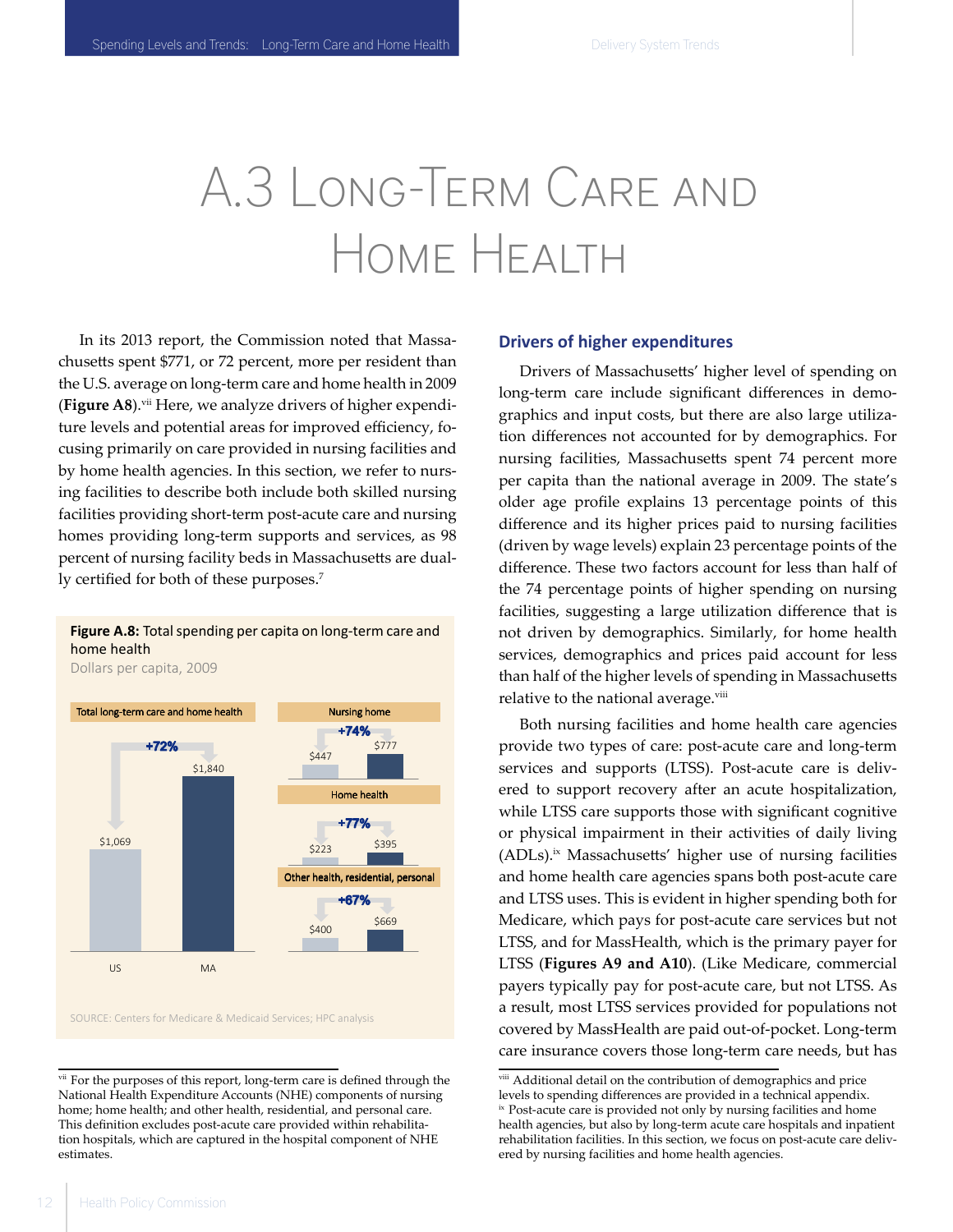#### Figure A.9: Medicare spending per beneficiary on long-term care and home health

Dollars per beneficiary, 2009



a low adoption rate and represents a small percentage of the LTC market).<sup>8</sup>

For post-acute care, Massachusetts has a higher rate of discharge from hospitals to nursing facilities relative to the national average, suggesting an opportunity to manage post-acute care more efficiently. For LTSS, there are opportunities to deliver more supports in home- and community-based settings, expanding options for patients to receive care in their preferred set-

ting while potentially achieving savings over time.

#### **Opportunities in post-acute care**

Utilization of nursing facilities for post-acute care occurs after a hospital stay and discharge. As a result, utilization is driven by the frequency of hospital admission and by the proportion of people hospitalized who are discharged to nursing facilities. The 2013 report highlighted the fact that Massachusetts residents utilize 10 percent more hospital services than the average U.S. resident.<sup>3</sup> In

addition, Massachusetts' rate of discharge to nursing facilities and home health care agencies is higher than the national average rate (**Table A3**). Adjusted for patients' demographic and clinical characteristics and for the type and

#### Figure A.10: Medicaid spending per beneficiary on long-term care and home health

Dollars per beneficiary, 2009



intensity of inpatient care delivered, we estimate that Massachusetts hospitals are 2.1 times as likely as the national average to discharge patients to either nursing facilities or home health agencies. We did not find a large difference in the use of nursing facilities relative to home health agencies between Massachusetts and the rest of the country.<sup>x</sup>

National studies have found that the majority of geographic variation in spending for public payers is in post-

#### **Table A.3:** Massachusetts acute hospital discharge dispositions relative to U.S. average Hospital discharges by discharge disposition, 2011

|                                                                                                                        | Rate per 10,000<br>discharges |       |                   |
|------------------------------------------------------------------------------------------------------------------------|-------------------------------|-------|-------------------|
|                                                                                                                        | <b>MA</b>                     | U.S.  | <b>Difference</b> |
| Discharge disposition                                                                                                  |                               |       |                   |
| Routine                                                                                                                | 5,844                         | 7,022 | $-17%$            |
| Transfer Other: includes Skilled Nursing Facility (SNF).<br>Intermediate Care Facility (ICF), Another Type of Facility | 1,506                         | 1,389 | 8%                |
| Home Health Care (HHC)                                                                                                 | 1,888                         | 1,088 | 74%               |
| Transfer to short-term hospital                                                                                        | 457                           | 213   | 115%              |
| Died                                                                                                                   | 186                           | 191   | $-3%$             |
| Against Medical Advice (AMA)                                                                                           | 119                           | 97    | 23%               |
|                                                                                                                        |                               |       |                   |

SOURCE: Healthcare Cost and Utilization Project; Census Bureau; HPC Analysis

x   Relative probabilities of discharge to post-acute care and of choice of post-acute care setting were estimated using a logistic regression model that adjusted for the following: age, sex, payer, income, length of stay, DRG, patient comorbidities, APR-DRG illness severity score, and APR-DRG risk of mortality score using a national inpatient sample from the Healthcare Cost and Utilization Project. Detailed results and methods are available in a technical appendix.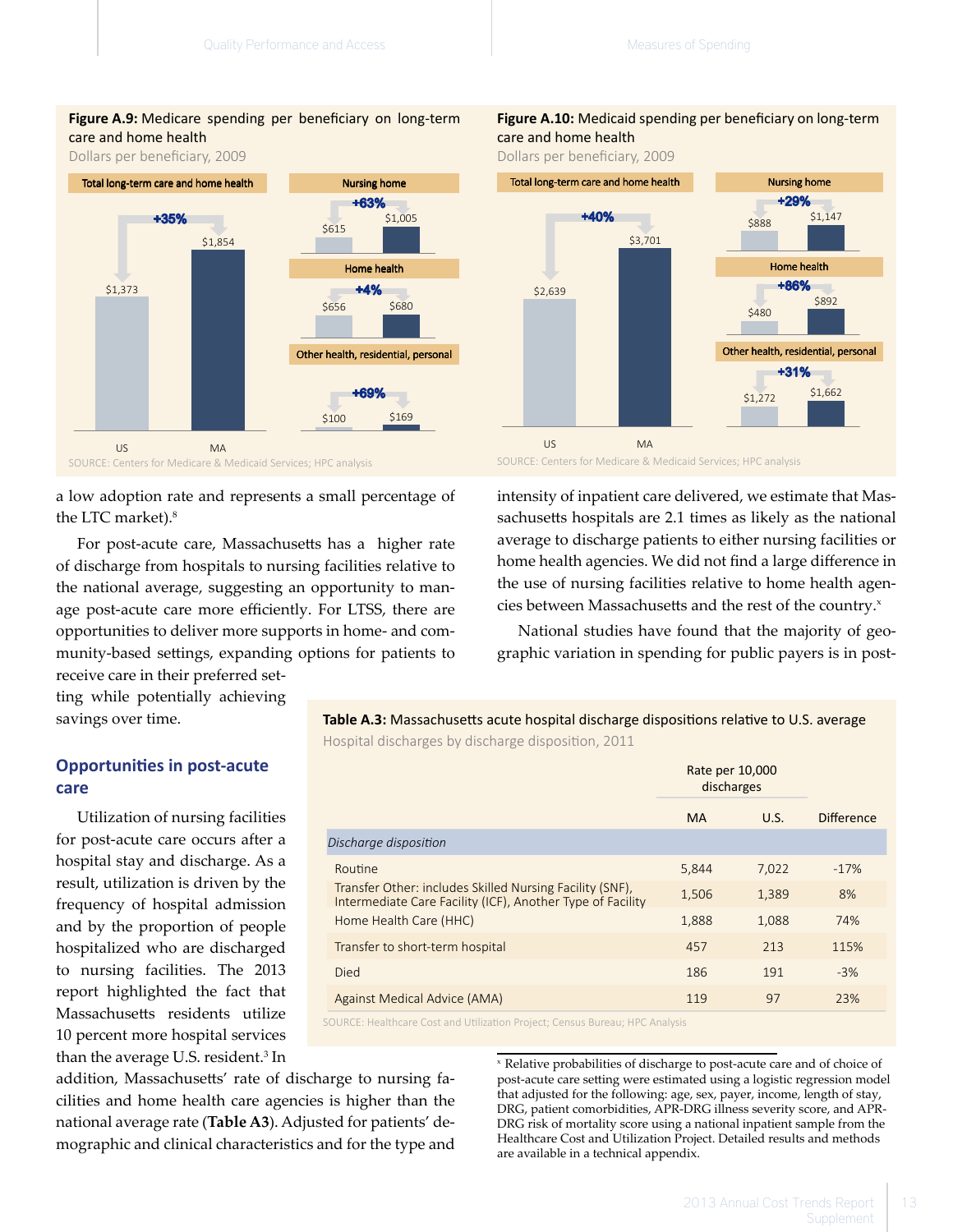acute care, suggesting that this is an important area to examine to identify opportunities to improve efficiency.<sup>9</sup> Within Massachusetts, discharge rates to nursing facilities and home health agencies vary greatly across hospitals. This variation suggests a significant opportunity for Massachusetts providers to deliver episodes of care more efficiently by improving management of post-acute care (see **Figures A11 and A12**).

Payment policies have been a significant driver of postacute care utilization. The creation of the Medicare Inpatient Prospective Payment System in the 1980s encouraged hospitals to reduce length-of-stay in hospitals, leading to a shift in care from the inpatient setting to various post-acute care settings.<sup>10</sup> The construction of Medicare prospective payment systems for post-acute care providers encouraged changes in length-of-stay and intensity of care in post-acute care settings.11 More recently, policies penalizing hospitals with high readmission rates may have encouraged greater use of post-acute care intended to provide patients better support after a hospitalization in order to avoid readmissions.12 Greater use of post-acute care may generate net savings for the health care system if it can reduce the use of higher-intensity hospital settings.

In Massachusetts, average length-of-stay in acute hospitals was seven percent below the national average in 2011, while readmission rates were above national averages.3 Hospital practice patterns in use of nursing facilities do not correlate with hospitals' average length-of-stay or with hospital performance on risk-adjusted readmission rates (**Figures A13 and A14**).

With the increasing adoption of global budget payment methods, provider organizations are putting greater focus on management of post-acute care utilization, particularly for Medicare Accountable Care Organizations (ACOs), as use of post-acute care is a particular driver of Medicare spending variation.<sup>9</sup> Initial evaluation results from the first year of the Pioneer ACO program do not show significant savings in spending on post-acute care, although several Massachusetts Pioneer ACOs have described coordination and management of nursing facility care as an area of focus, with potential for savings in later performance years.<sup>13</sup> To monitor whether post-acute care is being used effectively and appropriately, provider organizations and state agencies should observe whether post-acute care use is improving outcomes, readmission rates, and efficiency across full episodes of care.

#### **Opportunities in long-term supports and services**

LTSS clients typically have disabilities that require custodial support, but there are often opportunities to make use of lower-intensity care settings, providing supports in home- and community-based settings rather than admitting clients into nursing facilities. With its larger elderly population, Massachusetts would have a 13 percent higher rate of nursing facility residency than the U.S. average if Massachusetts residents used nursing facilities at the same rates by age as the rest of the country. Instead, Massachusetts has a 46 percent higher nursing facility residency rate than the U.S. average. $14$ 

Ongoing policy efforts have promoted the delivery of LTSS in the least restrictive setting for each client.<sup>15</sup> In particular, enhancing the availability and use of home- and



Adjusted rate of discharge to nursing facilities and home health\* , 2012



#### **Figure A.12:** Relative likelihood of discharge to a nursing facility for post-acute care by hospital

Adjusted rate of selecting nursing facility as setting for postor a displayed from figure are excluded from figure and from figure and from figure average. Rates are normalized with the state average. Rates are normalized with the state average equal to 1.0.



\* Rates for each hospital were estimated using a logistic regression model that adjusted for the following: age, sex, payer group, income, admit source of the patient, length of stay, and DRG. Our sample included patients who were at least 18 years of age and had a routine discharge, a discharge to a skilled nursing facility, or a discharge to a home healthcare provider. Specialty hospitals are excluded from figure and from displayed state average. Rates are normalized with the state average rate equal to 1.0.

† Discharge to nursing facility as a proportion of total discharges to either nursing facility or home health.

SOURCE: Center for Health Information and Analysis; HPC analysis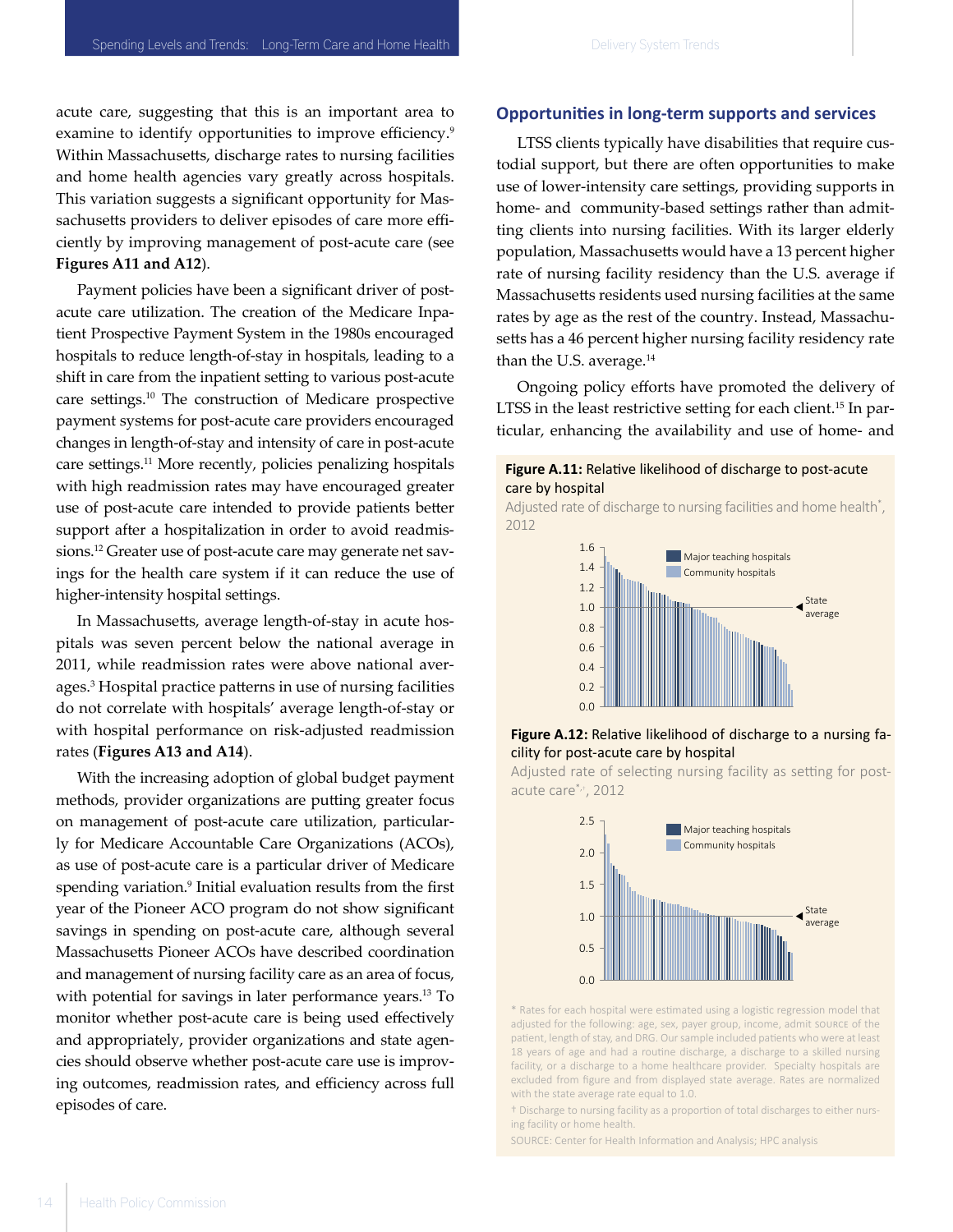**Figure A.13:** Adjusted rates of discharge<sup>\*</sup> to post-acute care and excess readmission ratios† by hospital



income, admit source of the patient, length of stay, and DRG. Our sample included patients who were at least 18 years of age and had a routine discharge, a discharge to a skilled nursing facility, or a discharge to a home healthcare provider. Specialty hospitals are excluded from figure and from displayed state average. Rates are normalized with the statewide average equal to 1.0. \* Rates for each hospital were estimated using a logistic regression model that adjusted for the following: age, sex, payer group, † Composite of risk-standardized 30-day Medicare excess readmission ratios for acute myocardial infarction, heart failure, and pneu-

monia (2009-2011). The composite rate is a weighted average of the three condition-specific rates. 1.0 represents national average. SOURCE: Center for Health Information and Analysis; Centers for Medicare & Medicaid Services; HPC analysis

community-based services has been a focus for Mass-Health, which has pursued opportunities to expand these services through its waivers.<sup>16</sup> Intended to provide supports that enable individuals to live at home rather than in an institution, these services range from limited supports for those living independently to intensive supports for those requiring around-the-clock care. A growing proportion of MassHealth enrollees have used community-based services: between 1999 and 2009, the Personal Care Attendant (PCA) program doubled its participation rate, and between 2004 and 2009, participation in Group and Adult Foster Care and Adult Day Health programs grew by more than a third.17

Still, there may be continued opportunities to increase the use of these settings, as MassHealth patients in nursing facilities have a lower average acuity than the U.S. average for Medicaid programs (**Table A4**).

#### **Table A.4:** Acuity of Massachusetts nursing home residents compared to U.S.

RUG-IV nursing component index values, 2011

|            | <b>MA</b> | US.  | Difference |
|------------|-----------|------|------------|
| Payer type |           |      |            |
| Medicare   | 1.31      | 1.30 | 0.3%       |
| Medicaid   | 0.89      | 0.92 | $-4.1%$    |
| Other      | 0.96      | 0.96 | 0.4%       |

SOURCE: MDS MARET data analyzed by Abt Associates for MedPAC

Figure A.14: Adjusted rates of discharge<sup>\*</sup> to post-acute care and average length-of-stay by hospital

services for both nursing facilities and home health care providers is above national averages, shifting care from institutional settings to home and community-based settings may further increase home health utilization while decreasing total health care expenditures over time, since nursing facilities have significantly higher per diem costs than care provided in home- and community-based settings.

While utilization of

#### **Conclusion**

Massachusetts's higher levels of spending on long-term care compared to the national average is driven in part by the state's demographics and by higher prices driven by wages, but significant utilization differences suggest potential opportunities for improved efficiency. In postacute care in particular, large differences between discharge patterns across Massachusetts hospitals suggest an opportunity for a discussion and review of practices for management of patients after discharge. Opportunities also exist to continue to provide community-based LTSS rather than institutional services, enabling residents to live in less restrictive and potentially more cost-effective settings. This continued transition is especially important for MassHealth, which is the predominant payer for LTSS in Massachusetts.

Long-term care will continue to be an area of active interest for the Commission. The aging of the population will put upward pressure on utilization of these services, making them increasingly important to manage to meet the health care cost growth benchmark. As provider organizations under global budgets seek to manage postacute care more efficiently, trends in rates of discharge to nursing facilities and home health agencies, the choice of post-acute providers, and the average length-of-stay in post-acute care facilities will be important dimensions to observe. Affiliations and contracting structures in postacute care will be increasingly important to observe to understand market trends and referral patterns.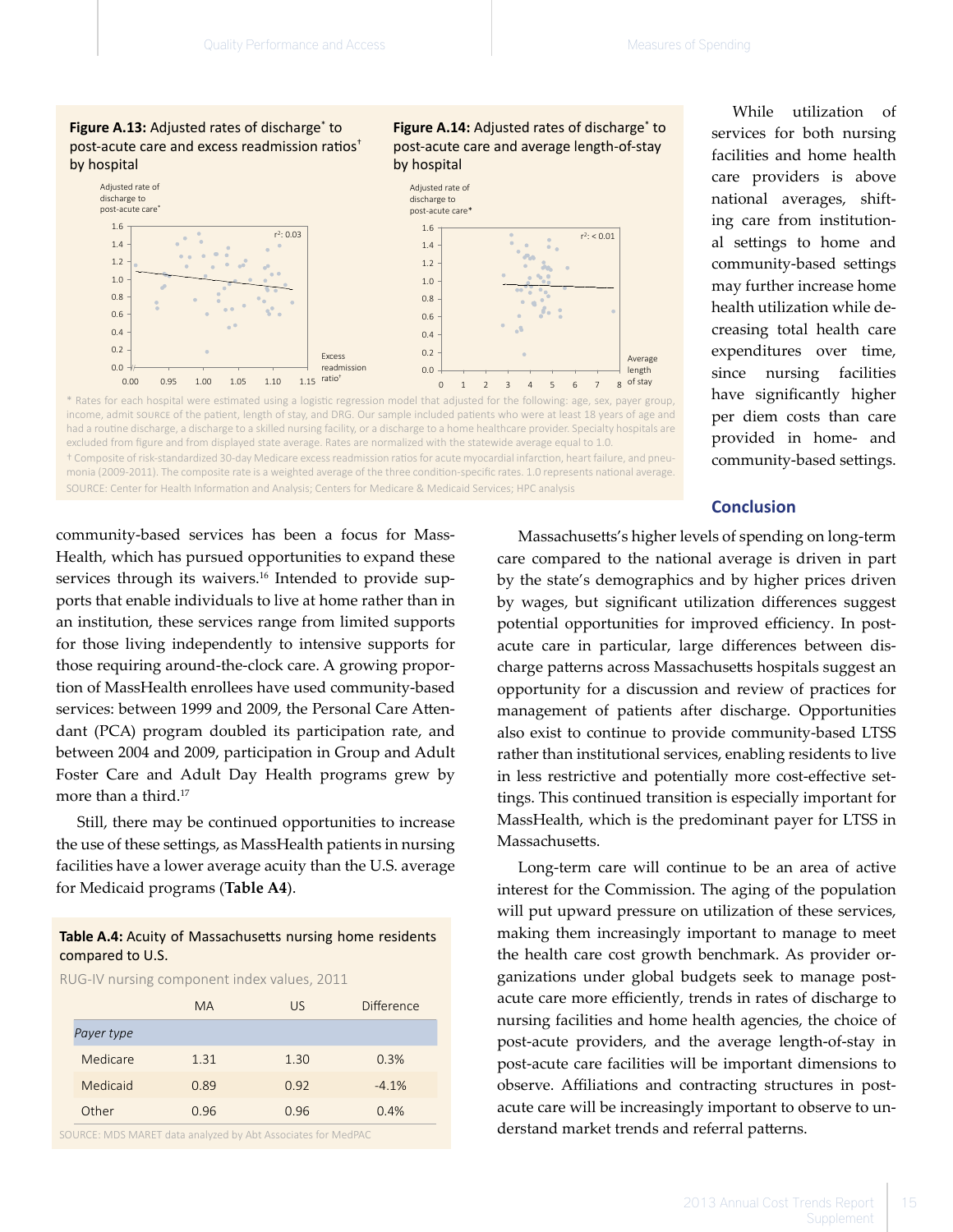### A.4 Behavioral Health

#### **Introduction**

Treatment for behavioral health conditions, encompassing mental illness and substance abuse and/or dependence, is a major factor in the health of the population and a significant driver of health care costs. Massachusetts' recently declared public health emergency related to opioid abuse brings to the foreground the importance of behavioral health care. Moreover, behavioral health is an important area of focus for the state's ability to meet its health care cost growth benchmark. Direct spending on behavioral health has been growing, though more slowly than overall health care spending. Beyond direct spending on behavioral health, the Commission's 2013 report found that patients with comorbid behavioral health and chronic medical conditions incurred total medical expenditures at levels 2.0 to 2.5 times as high as those for patients with a chronic medical condition but no behavioral health condition.3 These increased health expenditures are observed not only in direct spending on the behavioral health conditions, but also in spending on other medical conditions, illustrating the known interrelationship between behavioral health conditions and other health care needs.<sup>18</sup> Improved coordination of total patient care which includes behavioral health care is a key strategy to help reduce total medical expenditures.<sup>19</sup> In this report, the Commission is focused primarily on implications of behavioral health care delivery, payment, and spending for the health care cost growth benchmark; in a separate report, the Massachusetts Health Planning Council is planning to address the significant issues related to behavioral health capacity and need.

#### **Spending on behavioral health services**

We estimate that total direct spending on services and prescription drugs associated with behavioral health conditions in Massachusetts was between \$6 billion and \$7 billion in 2012, representing 9 to 11 percent of total health care spending in the state. In addition, behavioral health care makes up a significant portion of state government spending on health care. While direct state appropriations constitute three percent of all health spending, such funds represent 12 to 16 percent of behavioral health spending, figures consistent with national proportions.  $x$ <sub>1,20</sub>

These figures likely underestimate the impact of behavioral health conditions on overall health care expenditures.<sup>xii</sup> Patients often receive care for behavioral health conditions from providers who are not primarily behavioral health care practitioners in the course of receiving treatment for a physical health condition.<sup>21</sup> For people who have co-occurring behavioral health and chronic medical conditions, the presence of each condition can make the management of the other condition more challenging, which contributes to a higher spending on medical conditions that has not been included in this spending figure.

The Commission previously found that among the five percent of patients with the highest levels of health care expenditures, total health care spending for people with at least one chronic medical condition and at least one behavioral health condition was 2.0 to 2.5 times higher than for people with a chronic medical condition but no behavioral health conditions.<sup>3</sup> Our further analysis shows that this higher level of spending holds among not only very high-need patients, but also the population as a whole.<sup>xiii</sup> We also find that increased spending for patients with behavioral health conditions is concentrated in emergency department (ED) and inpatient care (**Figure A16**).

xi  Direct spending by state programs on health. Includes public health appropriations but does not include state funding for insurance coverage, such as MassHealth and the Group Insurance Coverage.

xii  The figures do not account for the impact of the impact of behavioral health conditions on other state expenditures, including corrections, social services and education.

xiii  Analysis is based on a sample of the All-Payer Claims Database that includes claims for Medicare fee-for-service beneficiaries and claims submitted by the three largest commercial payers – Blue Cross Blue Shield of Massachusetts (BCBS), Harvard Pilgrim Health Care (HPHC), and Tufts Health Plan (THP) – representing 66 percent of commercially insured lives. Claims-based medical expenditure measure excludes pharmacy spending and payments made outside the claims system (such as shared savings, pay-for-performance, and capitation payments).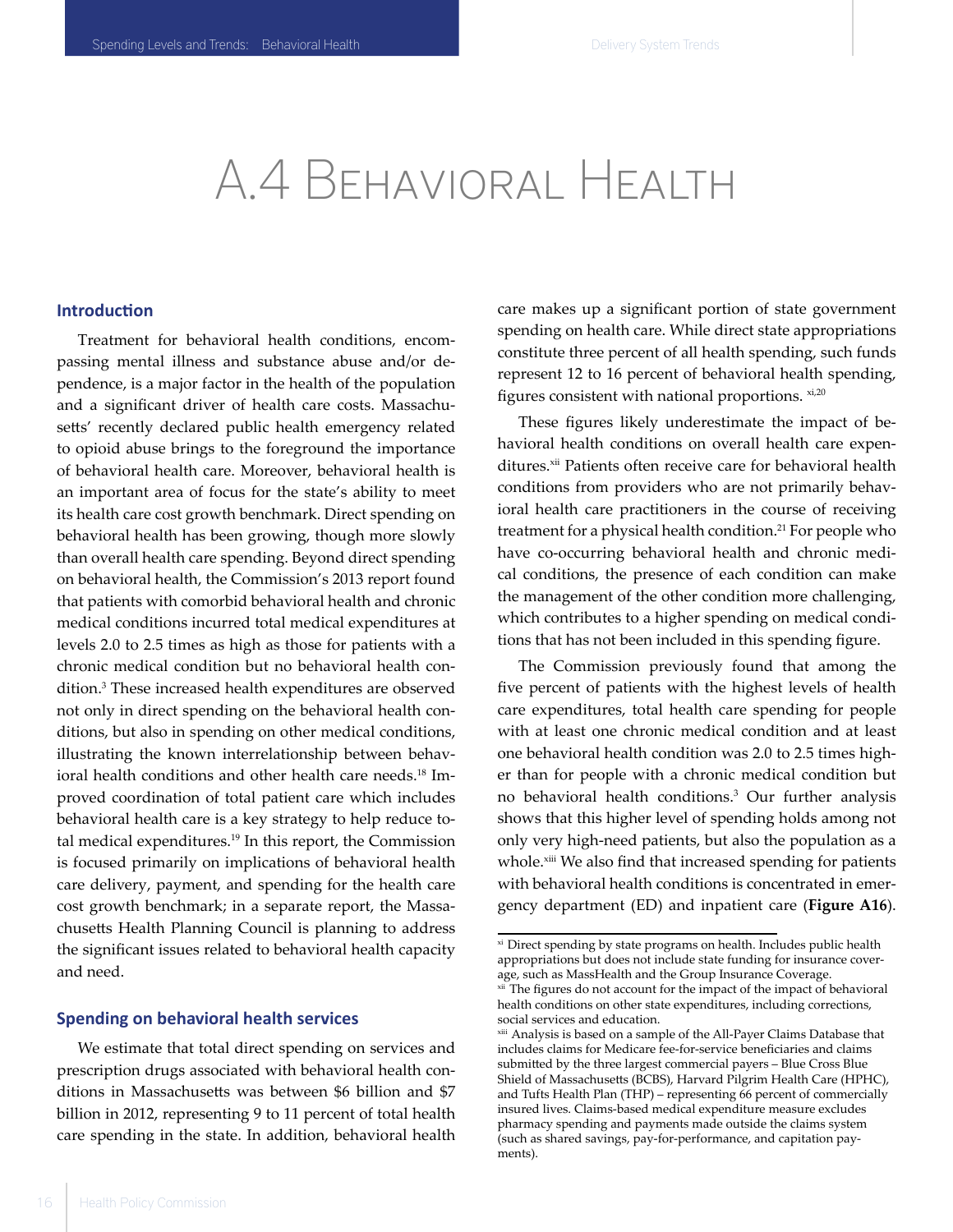#### **What is behavioral health?**

Behavioral health conditions are defined as a range of mental, behavioral or substance use and dependence disorders, which are mediated by the brain and which cause impairment or distress to an individual. Behavioral health treatment encompasses the continuum of treatment interventions and services available for individuals with these conditions. The conditions included under the definition of behavioral health can further be classified as mental disorders and substance use disorders.

#### *Mental Disorders*

Mental disorders are health conditions characterized as alterations in mood, thinking or behavior, or a combination of these. Mental disorders are currently diagnosed using the criteria of the Diagnostic and Statistical Manual of Mental Disorders, version five (DSM-V). Commonly recognized classes of mental disorders include mood disorders, anxiety disorders, personality disorders, psychosis (including schizophrenia), eating disorders, conduct disorders (including oppositional defiant disorder), and attention deficit hyperactivity disorder (ADHD).

Mental disorders are categorized into levels of severity based on level of functional impairment. Serious and persistent mental illness is a special category within mental disorders that refers to disorders which severely impair judgment and behavior, substantially limit role functioning in major life activities, and are expected to continue in the succeeding year.<sup>22</sup>

#### *Substance use disorders*

Substance use disorders or substance dependence disorders are also defined in the DSM-V. Alcohol dependence or abuse is diagnosed based on certain criteria regarding the frequency, duration, and potential harm caused by alcohol use or behaviors of seeking alcohol. Illicit drug use disorder is defined as any use of illicit substances or non-medical use of prescription drugs. These disorders are commonly classified by the substance of use, such as opioid, cocaine, and other illicit drugs.

#### *Treatment*

Effective treatments exist for many behavioral health disorders, and recovery is often possible.<sup>23</sup>

Three main types of clinical interventions exist for behavioral health disorders: psychotherapeutic (e.g. outpatient counseling, inpatient hospitalization), psychosocial, and pharmacological.<sup>24</sup> Patients with behavioral health conditions often use a combination of these treatments, and treatment options can vary by type of condition and severity (**Figure A15**).

Treating behavioral health conditions can be complex because an effective course of treatment depends on the individual's own biochemistry, preferences, current level of functioning, home/family and social environment, comorbidities (medical

and other behavioral health), stage of recovery/stage of change, and insurance benefit. Moreover, the delivery of psychotherapeutic interventions in particular is highly dependent on the relationship between the provider(s) and the individual. For pharmacological interventions especially, response rates to evidence-based treatments vary widely. This increases the challenge of both developing and implementing effective treatments for behavioral health conditions.

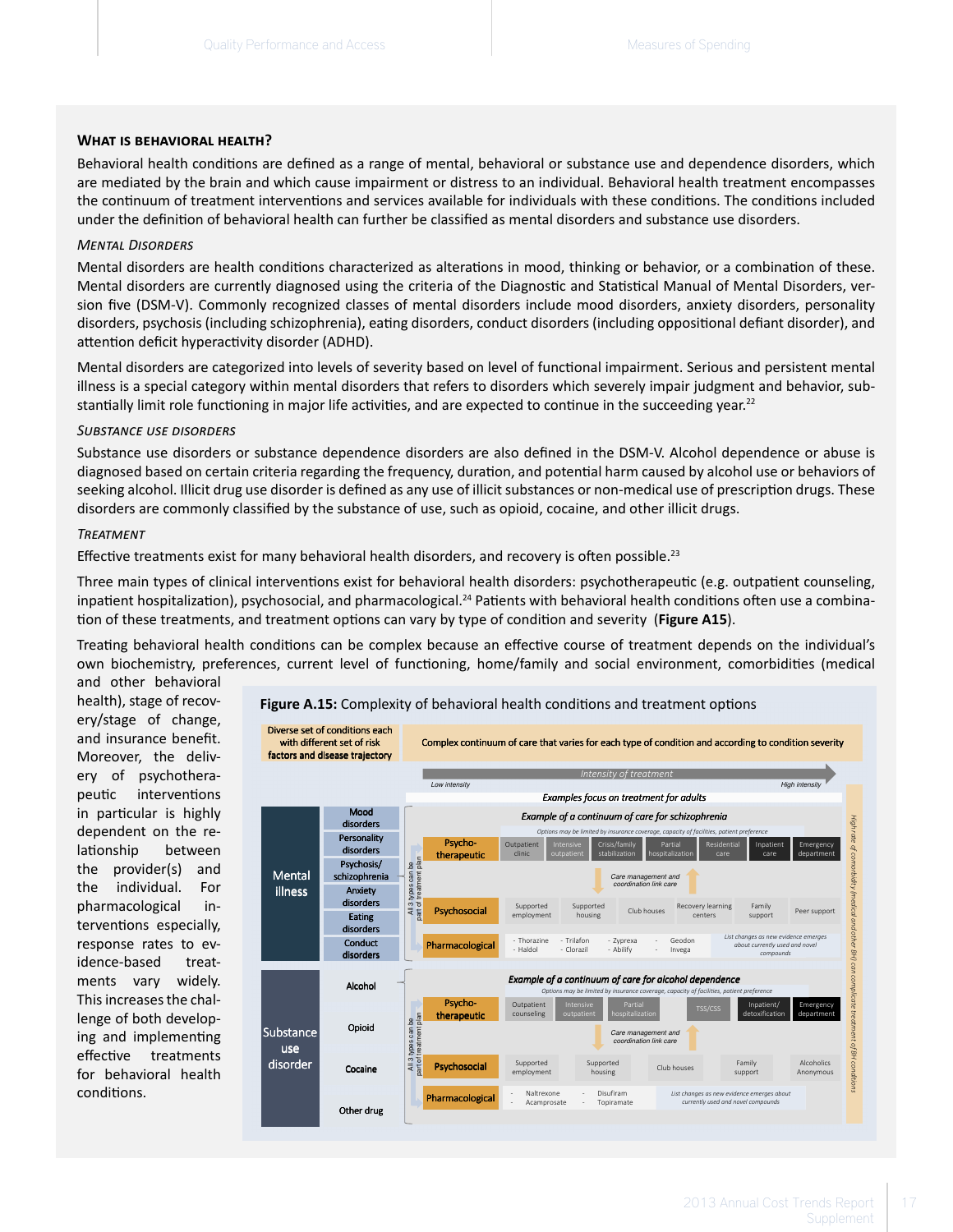#### **How prevalent are behavioral health disorders?**

The National Survey on Drug Use and Health estimates that 17.1 percent of Massachusetts adults had a mental illness and 10.1 percent had a substance abuse disorder in 2011, although prevalence varies by demographic factors. Overall prevalence and demographic differences in Massachusetts exhibit similar patterns to those observed nationally.<sup>25,25,26,27,28</sup> Higher rates of mental illness were reported for people with more chronic physical health conditions, people with Medicaid coverage or no insurance, and females. For substance use disorders, higher rates were reported for people with Medicaid or no insurance, males, and the 18-25 age group (**Table A6**).

#### **Table A.5:** Past year mental illness and substance use disorders among adults, by selected characteristics

Percentages, Massachusetts, 2008 – 2012 combined

|                                           |                | Mental Illness |                | Substance abuse         |                                        |
|-------------------------------------------|----------------|----------------|----------------|-------------------------|----------------------------------------|
| Characteristics                           | Any            | Serious        | Any            | Alcohol Use<br>Disorder | <b>Illicit Drug</b><br>Use<br>Disorder |
| All adults                                | 17%            | 4%             | 10%            | 8%                      | 3%                                     |
| Age                                       |                |                |                |                         |                                        |
| 18-25                                     | 19%            | 3%             | 24%            | 19%                     | 8%                                     |
| 26-34                                     | 22%            | 6%             | 15%            | 12%                     | 5%                                     |
| 35-49                                     | 20%            | 6%             | 9%             | 7%                      | 2%                                     |
| 50-64                                     | 13%            | 4%             | 5%             | 4%                      | 2%                                     |
| 65 or older                               | 14%            |                | 3%             | 3%                      |                                        |
| Sex                                       |                |                |                |                         |                                        |
| Male                                      | 13%            | 2%             | 12%            | 9%                      | 4%                                     |
| Female                                    | 21%            | 5%             | 8%             | 7%                      | 2%                                     |
| Race/Hispanic Origin                      |                |                |                |                         |                                        |
| Not Hispanic or Latino                    | 17%            | 4%             | 10%            | 8%                      | 3%                                     |
| White                                     | 17%            | 4%             | 10%            | 8%                      | 3%                                     |
| <b>Black or African American</b>          | 15%            | 7%             | 6%             | 5%                      | 2%                                     |
| American Indian or Alaska Native          |                |                |                |                         |                                        |
| Native Hawaiian or Other Pacific Islander | $\overline{a}$ |                | $\overline{a}$ |                         |                                        |
| Asian                                     | 10%            |                | 6%             | 6%                      | 0%                                     |
| Two or more Races                         | $\overline{a}$ |                |                |                         |                                        |
| Hispanic or Latino                        | 21%            | 6%             | 15%            | 10%                     | 6%                                     |
| <b>Income (Poverty Status)</b>            |                |                |                |                         |                                        |
| <100% of Federal Poverty Level            | 27%            | 7%             | 16%            | 12%                     | 6%                                     |
| 100%-199% of Federal Poverty Level        | 23%            | 6%             | 12%            | $8%$                    | 5%                                     |
| ≥200% of Federal Poverty Level            | 15%            | 3%             | 9%             | 8%                      | 2%                                     |
| <b>Health Insurance Status</b>            |                |                |                |                         |                                        |
| Private coverage                          | 15%            | 3%             | 9%             | 7%                      | 2%                                     |
| MassHealth                                | 28%            | 8%             | 17%            | 11%                     | 8%                                     |
| Other coverage                            | 19%            | 3%             | 7%             | 6%                      | 2%                                     |
| Uninsured                                 |                |                | 21%            | 11%                     |                                        |
| <b>Chronic Health Condition</b>           |                |                |                |                         |                                        |
| Any                                       | 27%            | 7%             | 10%            | 8%                      | 3%                                     |
| $\mathbf{1}$                              | 20%            | 4%             | 8%             | 6%                      | 3%                                     |
| $\overline{2}$                            | 34%            | 9%             | 13%            | 11%                     | 4%                                     |
| $3+$                                      |                |                | 14%            | 12%                     | 2%                                     |

Notes: The prevalence data displayed above is imputed from survey data collected as part of the National Survey on Drug Use and Health, and thus does not reflect specific diagnoses, but rather high likelihood of having at least one diagnosable mental illness or substance use disorder. Details on definitions of terms found in this table are availabe in the technical appendix of this report. Source: SAMHSA, Center for Behavioral Health Statistics and Quality, National Survey on Drug Use and Health, 2008-2011 (revised 10/13),

and 2012.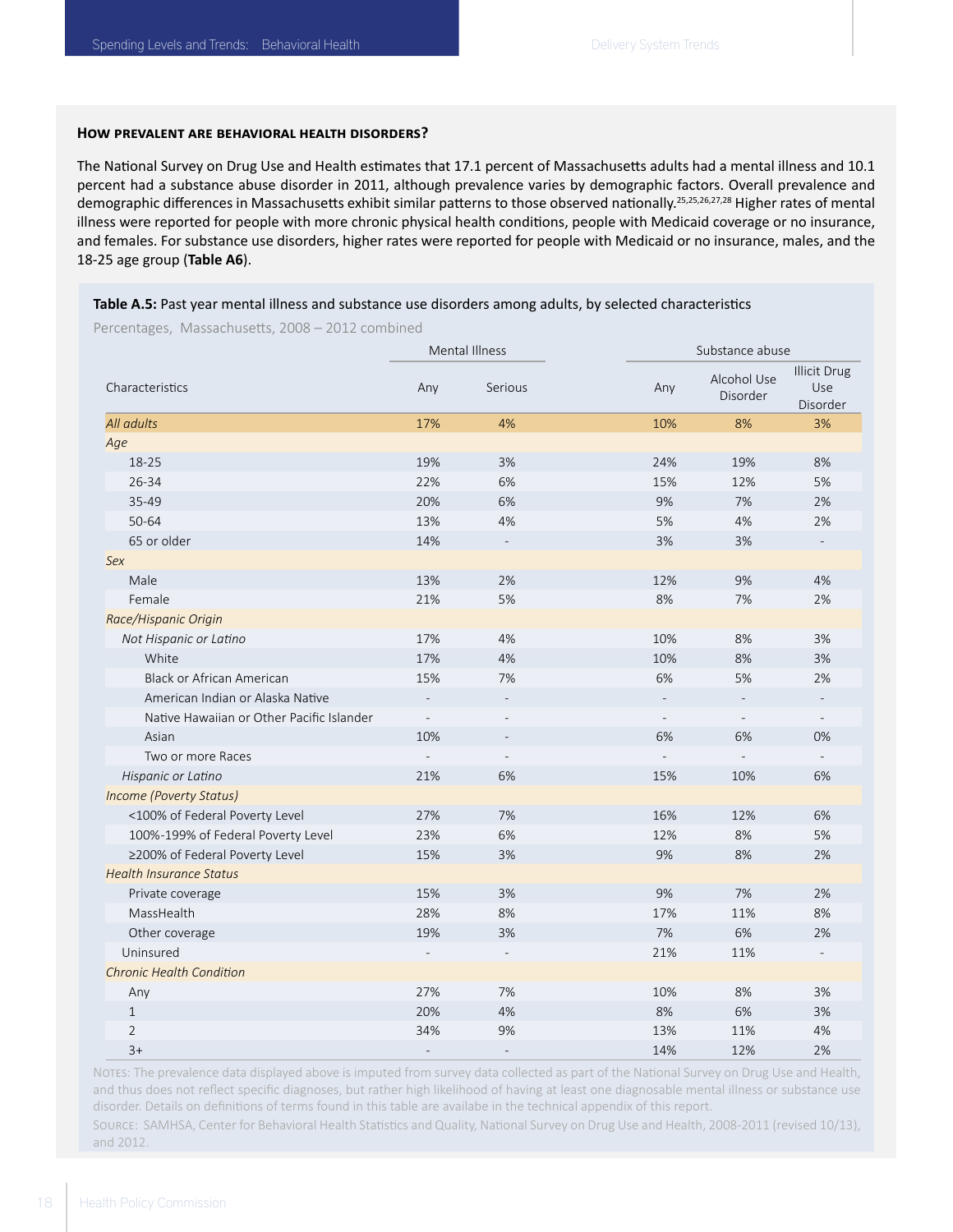Reducing the rate of hospitalizations and ED visits by providing care in lower-intensity settings may represent a significant opportunity to improve care while reducing costs for this population and would help to address the estimated \$550 million associated with unnecessary ED visits and \$700 million associated with preventable hospitalizations highlighted by the Commission in its 2013 report.3

The higher level of spending for people with behavioral conditions is observed not only in spending on services for behavioral health care, but also in increased spending to manage their other, non-behavioral health conditions. Higher spending on non-behavioral health conditions was observed for patients with any behavioral health condition, but was even higher for those with multiple behavioral health conditions and for

#### $\bf{health}$  conditions $\bf{e}^{\rm{max}}$  on  $\bf{e}^{\rm{max}}$ **Figure A.17:** Impact of behavioral health comorbidity on expenditures for non-behavioral

nealth conditions<br>Per person claims-based medical expenditures on non-behavioral health conditions based on presence of behavioral health (BH) comorbidity\* , 2012 (Commercial) and 2011 (Medicare)



<sup>\*</sup>Presence of behavioral health condition identified based on diagnostic codes in claims using Optum ERG software. Expenditures for non-behavioral health conditions were identified using Optum ETG episode grouper. Additional detail is available in a technical appendix.

**\*** Analysis is based on a sample that consists of claims submitted by the three largest commercial SOURCE: All-Payer Claims Database; HPC analysis<br>SOURCE: All-Payer Claims Database; HPC analysis

#### **Figure A.16:** Spending by category of service for people with and without behavioral health conditions

Claims-based medical expenditures by category of service\* , for people with and without behavioral health (BH) conditions† , 2011

|                                      |                                                                        | <b>COMMERCIAL</b> |                                                                         | <b>MEDICARE</b>                        |                                                                  |  |  |
|--------------------------------------|------------------------------------------------------------------------|-------------------|-------------------------------------------------------------------------|----------------------------------------|------------------------------------------------------------------|--|--|
| <b>Total</b>                         | With at least 1 BH condition<br>\$7,313<br>\$3,622<br>No BH conditions |                   |                                                                         | \$7,931                                | \$19,609                                                         |  |  |
| Category of<br>Service               | Spending per<br>person per<br>category                                 |                   | % difference between<br>people with and without<br><b>BH</b> conditions | Spending per<br>person per<br>category | % difference between<br>people with and<br>without BH conditions |  |  |
| <b>ED</b>                            | \$291<br>\$122                                                         |                   | $+140%$                                                                 | \$419<br>\$131                         | +220%                                                            |  |  |
| Inpatient                            | \$2,245<br>\$1,000                                                     |                   | +125%                                                                   | \$8,496<br>\$2,810                     | +202%                                                            |  |  |
| Outpatient                           | \$926<br>\$515                                                         |                   | $+80%$                                                                  | \$1,635<br>\$1,086                     | $+51%$                                                           |  |  |
| Long-term<br>Care and<br>Home Health | \$66<br>\$17                                                           |                   | +279%                                                                   | \$4,715<br>\$1,191                     | +296%                                                            |  |  |
| Lab and X-ray                        | \$782<br>\$524                                                         |                   | +49%                                                                    | \$828<br>\$668                         | $+24%$                                                           |  |  |
| Professional <sup>1</sup>            | \$3,003<br>\$1,444                                                     |                   | $+108%$                                                                 | \$3,516<br>\$2,045                     | $+72%$                                                           |  |  |

\*For detailed definitions of categories of service, see CHIA and HPC publication, "Massachusetts Commercial Medical Care Spending: Findings from the All-Payer Claims Database." Lab/x-ray category includes professional services associated with laboratory and imaging.

**\*** Analysis is based on a sample that consists of claims submitted by the three largest commercial payers – Blue Cross Blue Shield of Massachusetts (BCBS), tum ERG software †Presence of behavioral health condition identified based on diagnostic codes in claims using Op-

SOURCE: All-Payer Claims Database; HPC analysis

those with a chronic medical condition (**Figure A17**). Rates of comorbidity are high for patients with behavioral health conditions. Approximately half of people with active substance use disorders also have a mental health condition, and one-fifth of people with an active mental health diagnosis also have a substance use disorder. Behavioral components of psychiatric conditions and even certain pharmacological treatments for them increase the risk of cardiovascular disease, obesity, diabetes, and high cholesterol.29,30,31 Based on Massachusetts claims data, 34 percent of commercial insurance members with a behavioral health condition also had a chronic medical condition, and 81 percent of Medicare beneficiaries with a behavioral health condition also had at least 1 chronic medical condition.xiv The broad prevalence of comorbid behavioral health and other medical conditions underscores the need to improve care and reduce spending through the integration and coordination of behavioral and physical health care delivery.

xiv  Currently, pharmacy data is not available for this population, but based on non-Massachusetts specific research, the true percent of comorbidity will likely be higher when pharmacy information is available, due to the high proportion of people whose conditions are managed solely by pharmacological intervention.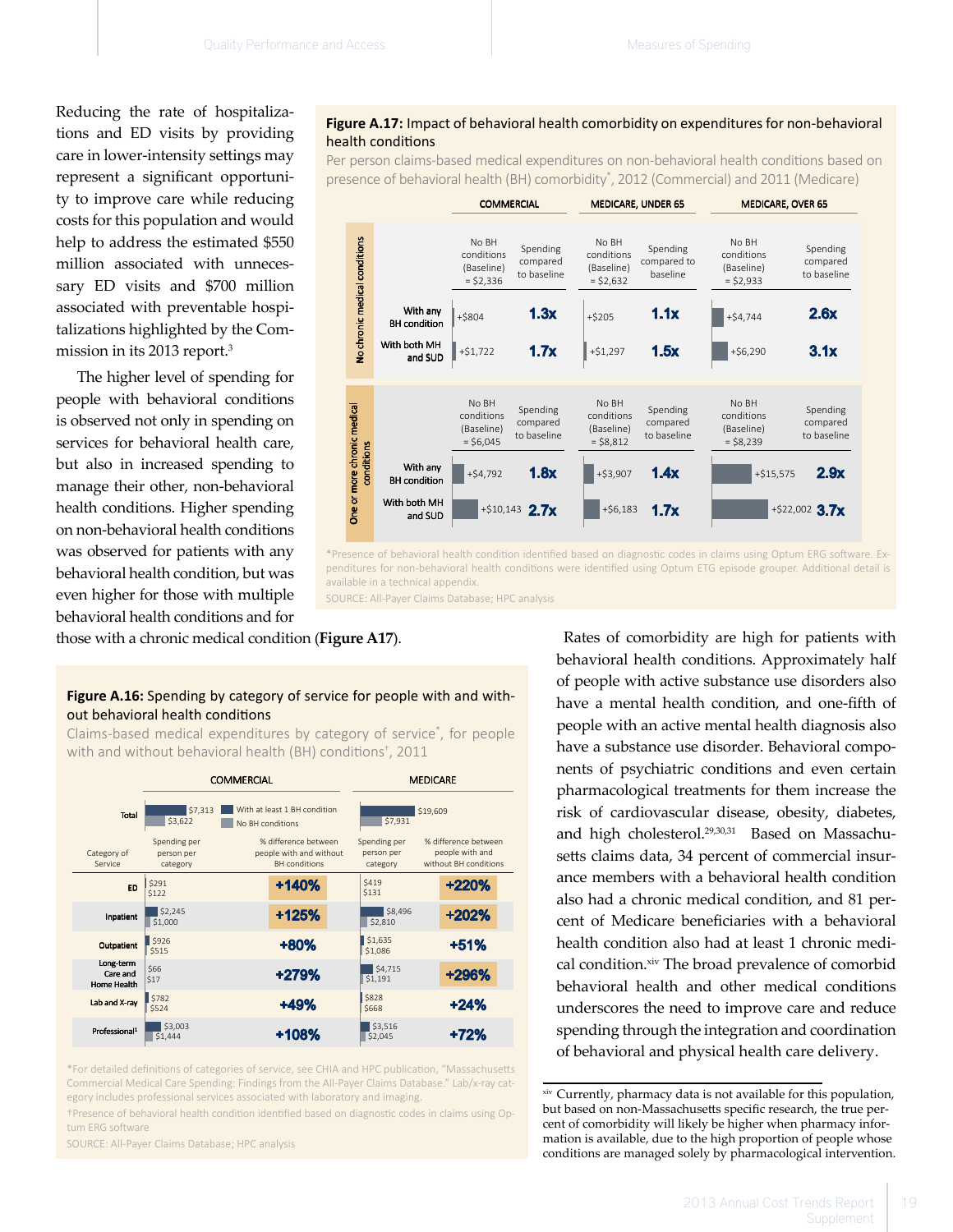#### **How are behavioral health services paid for?**

Public funding sources, comprised of Medicare, Medicaid, and other federal, state and local funding, pay for a larger percentage of behavioral health services than medical health care services.19 In Massachusetts and nationally, In Massachusetts, Mass-Health, the Medicaid program, and other state and local funds are major payers for behavioral health.

Within MassHealth, behavioral health services may be paid for through different mechanisms depending on the type of coverage that a member is enrolled in. For example, in the Primary Care Clinician Plan (PCC), the state contracts with Massachusetts Behavioral Health Partnership (MBHP) to manage behavioral health services. Members enrolled with Managed Care Organizations (MCOs) may have their behavioral health services managed by the MCO or by a managed behavioral health organization (MBHO). Other coverage programs include One Care for enrollees dually-eligible for MassHealth and Medicare; the Senior Care Organizations (SCOs) managed-care option for MassHealth Standard Members aged 65 or over, and the Program for All-Inclusive Care for the Elderly. MassHealth also pays fee-for-service claims for certain special-needs populations and for beneficiaries who have primary insurance coverage through another payer.

The Department of Mental Health (DMH) and the Department of Public Health (DPH) provide services directly or through contracts with providers for a range of behavioral health services. DMH has a primary responsibility to serve individuals with serious and persistent mental illness and children with serious emotional disturbance. The Bureau of Substance Abuse Services (BSAS), a part of the Department of Public Health, serves as a point of entry into the MassHealth system for many uninsured people with substance use disorders.

Private insurance covers many behavioral health services, although a substantial portion of care is not covered by insurance benefits and is paid for directly by individuals. Behavioral health benefits covered by private insurance are sometimes subcontracted to MBHOs. Over time, financing for behavioral health treatment has come increasingly from private insurers and Medicaid programs.19

#### **Integration of behavioral and physical health**

Delivering high-quality, patient-centered care for people with behavioral health conditions, especially those with multiple comorbid conditions, will require improvements to access and availability of timely and appropriate treatment and increased coordination of care.

Limitations in access to behavioral health care are multifactorial and have been well-documented.<sup>32,33</sup> Low levels of payment for behavioral health care relative to other specialties have limited the availability of behavioral health services and constrained timely access to care.<sup>34,35</sup> As a result of access barriers and capacity limitations, patients sometimes receive care only when their conditions deteriorate and require emergency care.<sup>36</sup> The Massachusetts Health Planning Council is investigating capacity and access in behavioral health care and will release its findings in the summer of 2014.

Effective approaches to care delivery for behavioral health may improve health outcomes without increasing spending.<sup>37</sup> Currently, a significant portion of the higher spending for people with behavioral health conditions occurs in high intensity settings of care, including inpatient care and emergency room admissions. Research shows that some of the utilization of these high intensity services may be avoidable by altering the current "fail up" dynamic of the system, in which people only receive treatment when their condition is sufficiently impaired that they need intensive services, rather than receiving more timely intervention.38 This suggests an opportunity for improved care at lower cost through access to appropriate treatment earlier in less intensive settings.

Integrated care delivery models can span a spectrum of levels of integration, depending on the provider's practice context and available resources for an integration initiative. Coordination, at the most basic level of integration, describes a model in which formalized channels of communication exist for referrals and updates between the behavioral health professionals and other health professionals involved in a person's care. Co-location, at the next level of integration, has behavioral health professionals at the same site as other health professionals. Finally, a fully integrated model aims to treat patients with one multidisciplinary care team comprised of members who bring both behavioral health and physical health expertise.<sup>39</sup>

Choosing the appropriate level of integration depends on the provider's resources, training, willingness to change, and structural preferences, but also on the behavioral health and physical health needs of the patient population that the provider aims to serve. For patients with limited behavioral needs, the accountable provider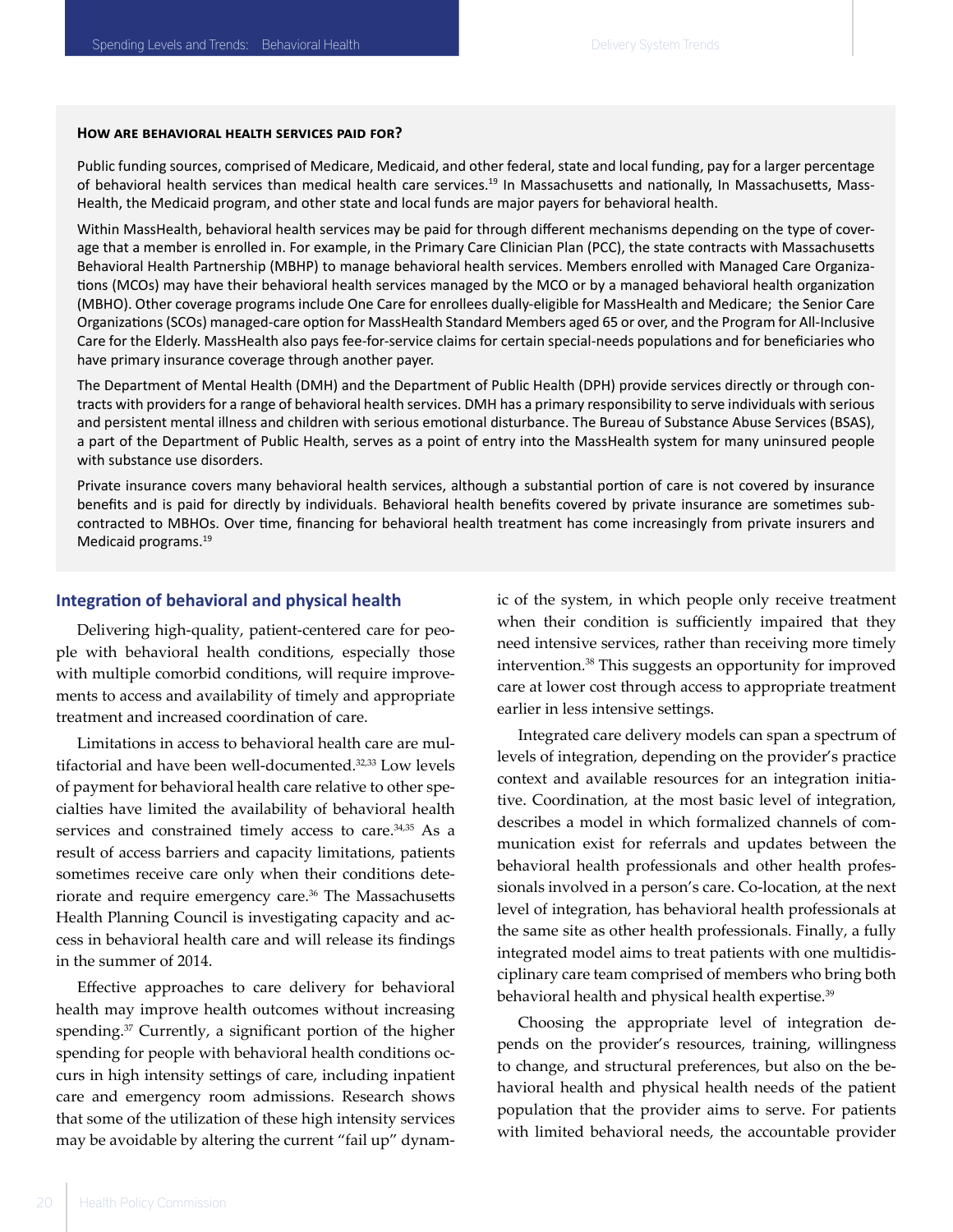managing the patient's overall care may practice in a primary care setting with behavioral health support, while a specialty behavioral health setting with medical support is likely more appropriate for a population with more intensive behavioral health needs.

Specific opportunities for care delivery integration are described in greater detail in the July 2013 report of the Massachusetts Behavioral Health Integration Task Force, which was established by Chapter 224 to make specific recommendations to the Legislature and to the Commission for integration in behavioral health.<sup>40</sup> The task force also highlighted a number of barriers to integration and noted important enablers of integrated care delivery models, such as changes to payment practices and reforms to improve access to data to support care delivery (see **Sidebar: Barriers to Integration**).

The evidence to-date for a variety of interventions under these models shows the potential for both cost savings and outcome improvement, although continued evaluation of their economic and health outcome impact will be critical to surface best practices.<sup>41,42,43,44,45</sup>

#### **Emergency Department boarding for patients with behavioral health conditions**

Access limitations in behavioral health care are evident in emergency departments across Massachusetts. ED boarding – defined as any individual in an ED for 12 or more hours after a decision is made to admit or transfer the patient – is far more prevalent for patients with behavioral health diagnoses than for those with other conditions.<sup>46</sup> In 2012, 47 percent of patients boarding for 12 or more hours in EDs had a primary behavioral health diagnosis despite the fact that only six percent of all ED visits were by patients with behavioral health diagnoses (Figure A18).

**Figure A.18:** ED visits and boarding by diagnosis type Percent of visits, 2012



SOURCE: Center for Health Information and Analysis; Department of Public Health; HPC Analysis

#### **Barriers to integration**

Attempts to integrate behavioral health and physical health services must overcome significant challenges. Barriers to integration today include: historically segregated treatment systems; payment levels that often render behavioral health services unprofitable and payment policies that restrict the ability of providers to be compensated for both physical health and behavioral health care on the same day; privacy concerns that limit data sharing between behavioral health providers and primary care providers; current workforce capacity issues; and limited measures to rigorously track behavioral health outcomes. These barriers and others are described in detail in the report of the Behavioral Health Integration Task Force.<sup>40</sup>

#### **Conclusion**

 We find that there are high rates of comorbidity between behavioral health conditions and chronic medical conditions, and that patients with these conditions often have high rates of inpatient hospitalizations and ED use. Integration of behavioral and physical health care delivery is an opportunity to improve coordination of care for patients with multiple conditions. Payers and providers should increase integration of behavioral health and primary care through new incentives and delivery models, supported by enabling payment reforms.

The Commission is working to support provision of behavioral health services in primary care settings through its patient-centered medical home (PCMH) and ACO certification programs. Moreover, the second phase of the Community Hospital Acceleration, Revitalization, and Transformation (CHART) investment program seeks to support community hospital efforts to provide community-based care for patients with complex behavioral health needs.

Continued analysis to study the effectiveness of integration models will be critical and will require improvements to behavioral health data in state data sets. Integrating encounter data into the APCD, for example, would facilitate detailed analysis of behavioral health service delivery across payers. Moreover, few behavioral health quality indicators are measured statewide. CHIA should prioritize compiling more complete data on behavioral health and convene key stakeholders, including state agencies, to increase transparency in behavioral health spending, quality of care, and the market for behavioral health services.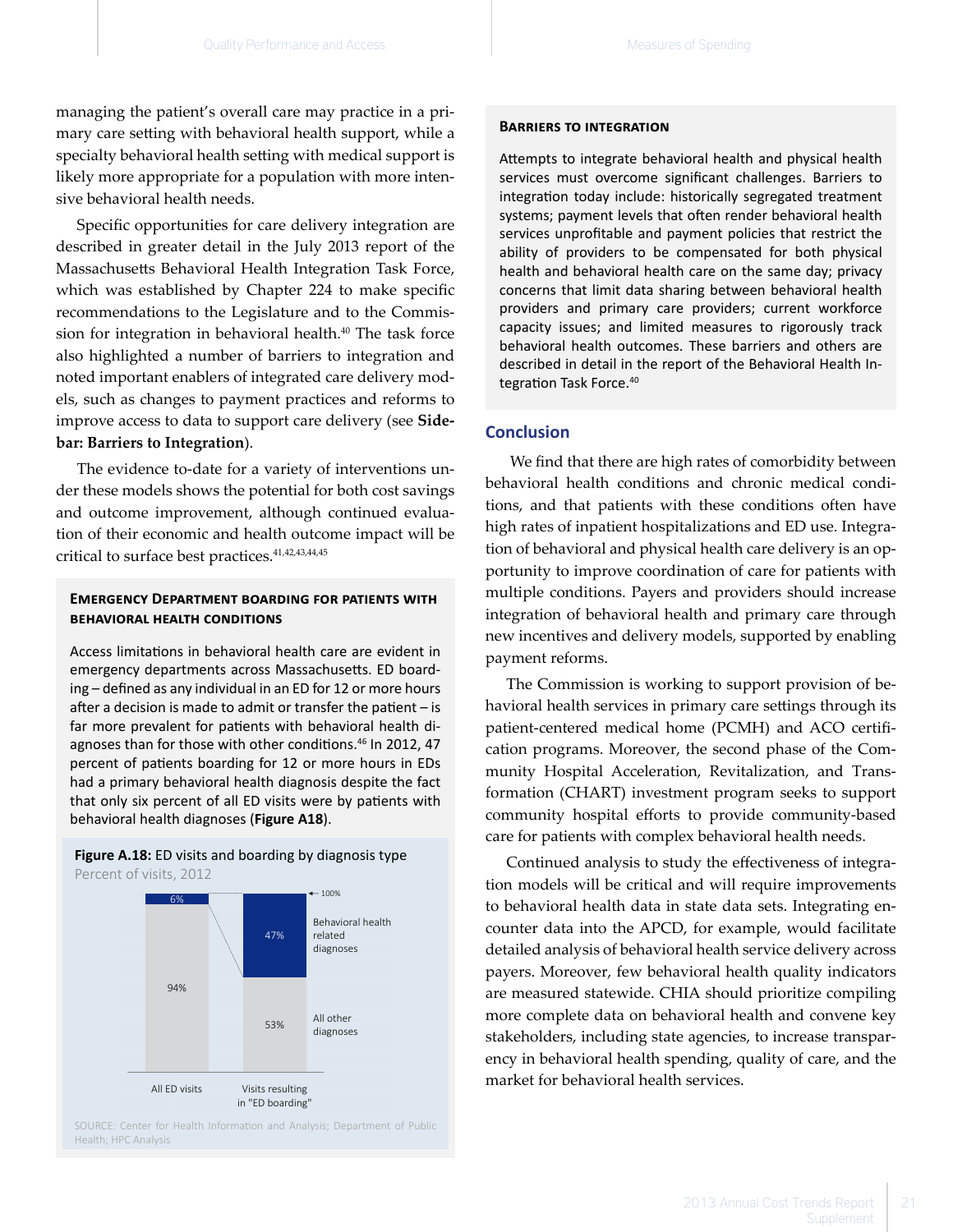#### **References**

- 1  Center for Health Information and Analysis. Annual Report on Massachusetts Health Care Market. Boston (MA): Center for Health Information and Analysis; 2013 Jul 24.
- 2  Office of the Attorney General. Examination of Health Care Cost Trends and Cost Drivers – Report for Annual Public Hearing. Boston (MA): Office of the Attorney General; 2013 Apr 24.
- 3  Health Policy Commission. 2013 Cost Trends Report [Internet]. Boston (MA): Health Policy Commission; [cited 2014 May 1]. Available at http://www.mass.gov/anf/docs/hpc/2013-cost-trends-reportfinal.pdf.
- 4  Health Policy Commission. A Report on Consumer-Driven Health Plans: A Review of the National and Massachusetts Literature [Internet]. Boston (MA): Health Policy Commission; [cited 2014 May 1]. Available at http://www.mass.gov/anf/docs/hpc/health-policy-commission-section-263-report-vfinal.pdf.
- 5  Medicaid and CHIP Payment and Access Commission. MACStats: Medicaid and CHIP Program Statistics, June 2014. Washington (DC): Medicaid and CHIP Payment and Access Commission; 2012 Jun 19.
- 6  Centers for Medicare & Medicaid Services. Medicaid Statistical Information System State Summary. Washington (DC): Centers for Medicare & Medicaid Services.
- 7  The Henry J. Kaiser Family Foundation. Distribution of Nursing Facility Beds by Certification Category [Internet]. Menlo Park (CA): The Henry J. Kaiser Family Foundation; [cited 2014 Jun 30]. Available from: http:// http://kff.org/other/state-indicator/beds-by-certification-category/.
- 8  Brown JR, Finkelstein A. The Interaction of Public and Private Insurance: Medicaid and the Long-Term Care Insurance Market [Internet]. Cambridge (MA): NBER; 2004 [cited 2014 Jun 27]. Available from: http://www.nber.org/papers/w10989.pdf
- 9  Institute of Medicine. Variation in Health Care Spending: Target Decision Making, Not Geography. Washington (DC): The National Academies Press; 2013.
- 10  Chulis GS. Assessing Medicare's Prospective Payment System for Hospitals. 1991; 48(2):167-206.
- 11  Grabowski DC, Huckfeldt PJ, Escarace JJ, Newhouse JP. Medicare Postacute Care Payment Reforms Have Potential to Improve Efficiency, but May Need Changes to Cut Costs. Health Affairs. 2012; 31(9):1941-1950.
- 12  Congressional Research Service. Addressing Medicare Hospital Readmissions. Washington (DC): Congressional Research Service; 2012 May 25.
- 13  L&M Policy Research, LLC. Evaluation of CMMI Accountable Care Organization Initiatives: Effect of Pioneer ACOs on Medicare Spending in the First Year. Washington (DC): L&M Policy Research, LLC.; 2013 Nov.
- 14  The Henry J. Kaiser Family Foundation. Total Number of Residents in Certified Nursing Facilities [Internet]. Menlo Park (CA): The Henry J. Kaiser Family Foundation; [cited 2014 Jun 20]. Available from: http://kff.org/other/state-indicator/number-of-nursing-facility-residents/.
- 15  Massachusetts Executive Office of Health and Human Services. The Community First Olmstead Plan [internet]. Boston (MA): Executive Office of Health and Human Services; [cited 2014 Jun 27]. Available at http://www.mass.gov/eohhs/docs/eohhs/olmstead/ olmstead-plan.pdf.
- 16  Massachusetts Executive Office of Health and Human Services. Department of Developmental Services (DDS) Home and Community-Based Services Waivers [Internet]. Boston (MA): Massachusetts Executive Office of Health and Human Services; [cited 2014 Jun 26]. Available at http://www.mass.gov/eohhs/docs/dmr/hcsis/ hcbs-brief.pdf.
- 17  Executive Office of Elder Affairs. Long-Term Care in Massachusetts: Facts at a Glance. Boston (MA): Executive Office of Health and Human Services; [cited 2014 Jun 26]. Available at http://bluecrossmafoundation.org/sites/default/files/Long%20Term%20Care%20 in%20MA%20Facts%20At%20a%20Glance.pdf.
- 18  Milliman, Inc. Economic Impact of Integrated Medical-Behavioral Healthcare: Implications for Psychiatry. Denver (CO): Milliman, Inc.; 2014 Apr.
- 19  Substance Abuse and Mental Health Services Administration. National Expenditures for Mental Health Services & Substance Abuse Treatment, 1986-2009 [Internet]. Washington (DC): U.S. Department of Health and Human Services; [cited 2014 May 1]. Available at http://store.samhsa.gov/shin/content/SMA13-4740/SMA13- 4740.pdf.
- 20  Substance Abuse & Mental Health Services Administration. 2009 National Survey on Drug Use and Health. Washington (DC): U.S. Department of Health and Human Services; 2010.
- 21  Blount A, Kathol R, Thomas M, Schoenbaum M, Rollman BL, O'Donohue W, Peek CJ. The Economics of Behavioral Health Services in Medical Settings: A Summary of the Evidence. American Psychological Association. 2007; 38(3):290-297.
- 22  State Mental Health Planning Council meeting. Boston (MA): State Mental Health Planning Council; 2014 Apr 10.
- 23  Substance Abuse & Mental Health Services Administration. Transforming Mental Health Care in America: The Federal Action Agenda: First Steps [Internet]. Washington (DC): U.S. Department of Health and Human Services; [cited 2014 Jun 26]. Available at http://www.samhsa.gov/federalactionagenda/NFC\_FMHAA.aspx.
- 24  Center for Health Care Strategies, Inc. The Faces of Medicaid III: Refining the Portrait of People with Multiple Chronic Conditions. Hamilton (NJ): Center for Health Care Strategies, Inc.; 2009 Oct.
- 25  Substance Abuse & Mental Health Services Administration. National Survey on Drug Use and Health: 2-Year R-DAS (2002 to 2003, 2004 to 2005, 2006 to 2007, 2008 to 2009, and 2010 to 2011). Washington (DC): U.S. Department of Health and Human Services; 2012.